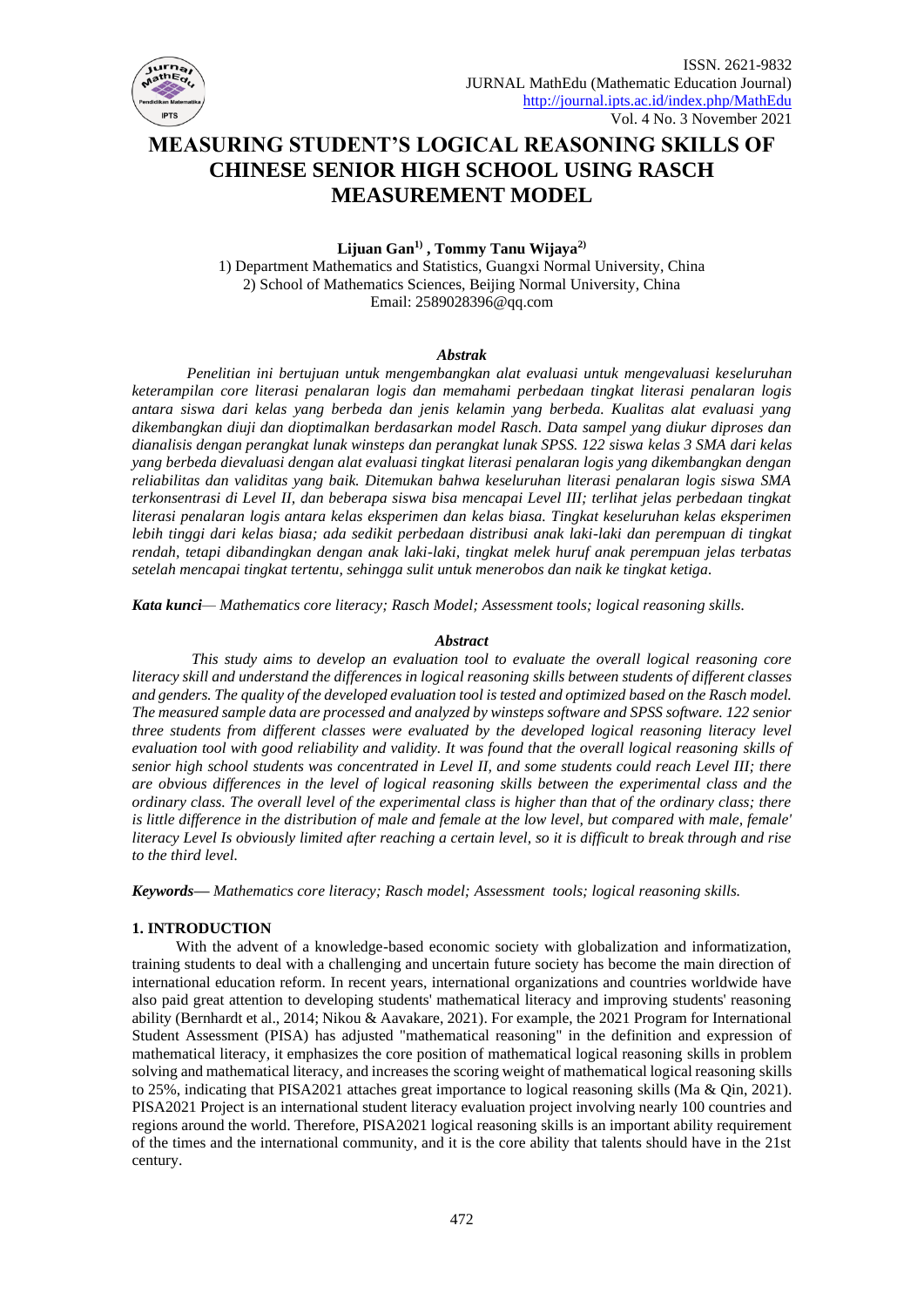

Logical reasoning skills are a basic form of thinking in mathematics and often used in people's study and life (Chotimah et al., 2020; Zhang & Qi, 2019). PISA2021 framework divides mathematical reasoning into deductive reasoning and inductive reasoning. Among them, deductive reasoning is the process of deriving other conclusions through deduction from the general premise, highlighting the reasoning from general to special; Inductive reasoning also includes analogy and induction, which is a kind of reasoning based on existing facts and conclusions, or analogy and induction based on statistics and probability to obtain new conclusions (Ayuningtyas et al., 2019). China's《Criterion for Curriculum》defines logical reasoning as one of the six core qualities of mathematics and defines the content and different levels of logical reasoning performance. Most studies have proved that, The strength of logical reasoning skills is closely related to the level of mathematics academic achievement, which not only shows the impact of logical reasoning skills on students' achievement but also shows that students' implicit logical reasoning literacy can be evaluated through students' explicit academic achievement (Bayazit, 2013; Bernard & Chotimah, 2018; Hidayat et al., 2018).

Rasch model is a potential trait model proposed by Danish mathematician and statistician Georg Rasch in 1960 (Weller et al., 2013). It is an important branch of item response theory (Boone & Staver, 2020). Item response theory is based on a mathematical model and uses item characteristic parameters to estimate the potential traits of the test, it can measure the non directly observable traits through the individual's response to the test questions Potential variables (Sumintono, 2016). Compared with the traditional potential capability test, the project and project characteristic parameters of the project response theory are invariant, while the measurement results of the traditional test often change with the change of the test samples, In addition, the tested characteristics of item response theory and the difficulty of items are defined in the same dimension, and they can be directly compared with each other. In traditional tests, they are not in the same dimension, Can't compare with each other.

Inspired by this, based on the Rasch model, this study developed a special tool to evaluate students' logical reasoning literacy and conducted a limited-time test for senior three students to evaluate the logical reasoning skills level of senior three students after three years of study in senior high school, in order to put forward suggestions on the cultivation of students' logical reasoning skills and provide a reference for the evaluation and research of other literacy dimensions.

# **2. METHOD**

#### Study design

This paper develops an evaluation tool for senior three students' logical reasoning skills by using the paper and pen test method and referring to the division and definition of logical reasoning literacy Level In China's curriculum standard. Combined with Rasch model, the quality of the developed evaluation tool is tested and optimized before using it. This paper attempts to use the evaluation tools to investigate the overall logical reasoning skills level of Senior High School students, and compare and analyze the literacy level of experimental class students and ordinary class students, as well as the differences in logical reasoning literacy level among students of different gender

#### Instruments

Referring to the three levels of logical reasoning skills in China's high school curriculum standard and its specific behavior, this study compiled the "logical reasoning skills level evaluation tool". After preparing the evaluation questions, mathematics education experts and high school front-line mathematics teachers were invited to evaluate and analyze the effectiveness and feasibility of the questions. According to their suggestions, the test questions were modified and improved, and then a test was conducted. According to the data analysis results of the preliminary test, the test questions were newly adjusted and modified, a small-scale secondary test was conducted to test the tool, and the final scale of "logic reasoning level evaluation tool for senior three students" was determined. The scale includes 12 multiple-choice questions (A) and 4 blank filling questions (B), The distribution of topics is shown in Table 1: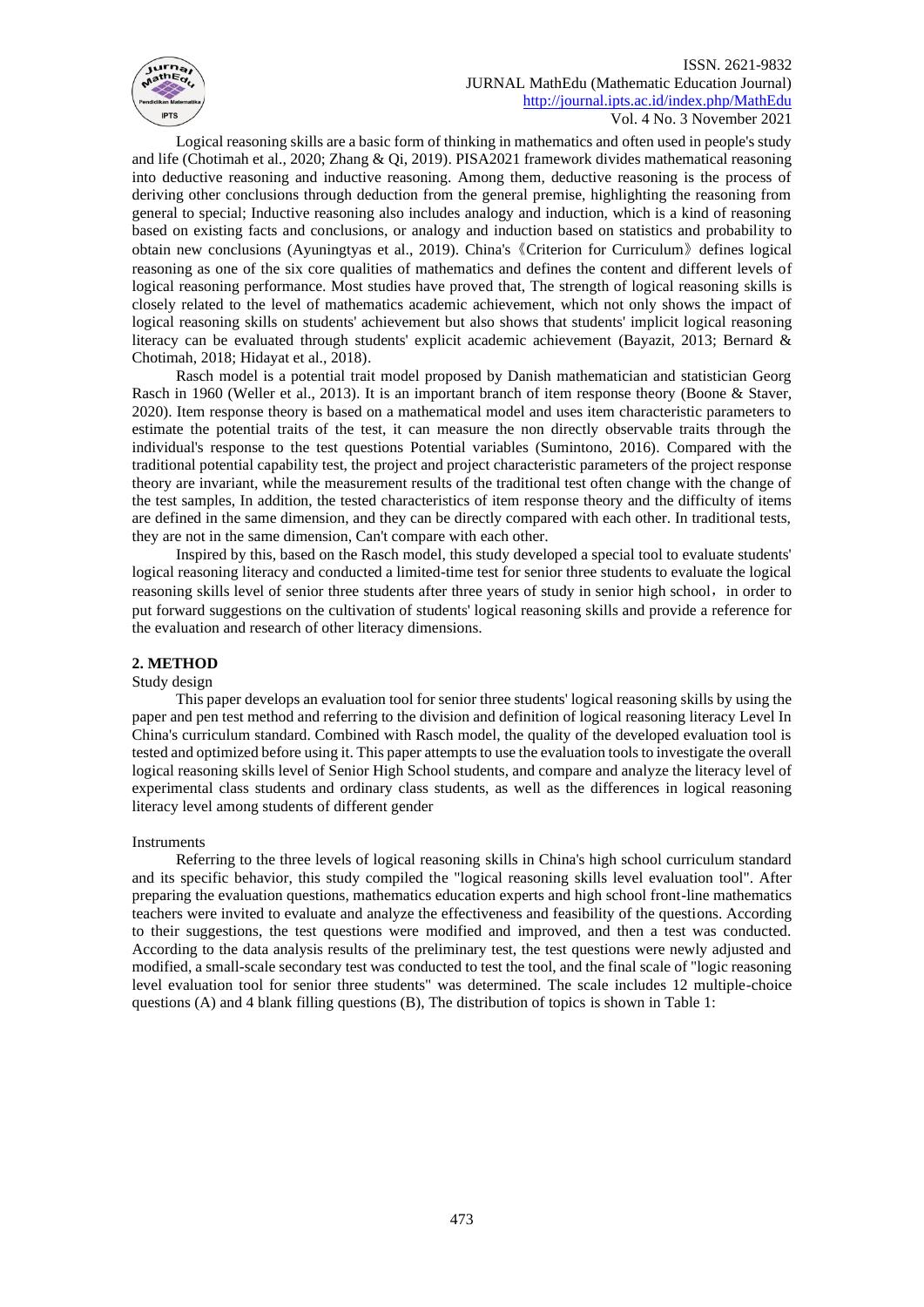

| Horizontal Distribution            | <b>Question Matching</b> |
|------------------------------------|--------------------------|
| Level I: Understanding and Knowing | A1, A3, A5, A7, A10      |
| Level II: Master and Application   | A2, A6, A8, A9, B1, B2   |
| Level III: Migration and Creation  | A4, A11, A12, B3, B4     |

Tabel 1. matching distribution of logical reasoning skills level and evaluation questions

#### Data collection

This study conducted three rounds of students' logical reasoning skills level test. The purpose of the first round of test is to test the effectiveness of the evaluation tools. 25 male and female students in senior three of a demonstration high school in a county in China were selected for the test. The scale was modified and improved according to the measurement results, 40 senior three students from a high school near city were selected for the test. The data analysis results showed that the reliability and validity of the evaluation tool were good, and then the final test was carried out. Finally, an experimental class and a regular class were selected for the final test in a local demonstration high school, and the test sample data were collected, and 122 valid data were obtained through statistics.

#### Data analysis

Based on the Rasch model, this study encodes the original answers of 122 students and compares the answers Score by two-level scoring, 1 point for correct answer and 0 point for the wrong answer. Process the data with winsteps software and SPSS software to test the reliability and validity of the scale and analyze the students' logical reasoning level.

#### **3. RESULTS AND DISCUSSION**

Overall quality analysis of evaluation tools

The collected and sorted measurement data of 122 students are analyzed and processed by winsteps software to obtain various parameters about the quality of the scale, as shown in Table 2:

|  |  |  |  |  | Tabel 2. overall quality statistical results of logical reasoning skills evaluation of senior three students |
|--|--|--|--|--|--------------------------------------------------------------------------------------------------------------|
|--|--|--|--|--|--------------------------------------------------------------------------------------------------------------|

|        | Measure | Model<br>S.E. | Infit |     | Outfit<br>Mnsq Zstd Mnsq Zstd |       | Separation Reliability |     |
|--------|---------|---------------|-------|-----|-------------------------------|-------|------------------------|-----|
| Person | .48     | .65           | .99   | .02 | .99                           | .18   | 1.13                   | .65 |
| Item   | 00      | .28           | 1.00  | .05 | .99                           | $-09$ | 5.27                   | 97  |

It can be seen from the table data that the estimated value of the test item difficulty is 0.00, and the estimated value of the measured literacy Level Is 0.48, which is higher than the item difficulty value, indicating that the test scale is relatively simple for the subjects as a whole. The estimated error of the test item difficulty is 0.28, and the estimated error of the subjects is 0.65, all within the allowable error range, It shows that the scale is more accurate in estimating students' literacy level and project difficulty. In the measured internal fitting index, MNSQ value is 0.99 and ZSTD value is 0.02, while in the external fitting index, MNSQ value is 0.99 and ZSTD value is 0.18; The MNSQ value in the internal fitting index of the project is 1, the ZSTD value is 0.05, the MNSQ value in the external fitting index is 0.99, and the ZSTD value is -0.9. The internal and external fitting indexes of both are close to the standard value 1, and the ZSTD value is close to the standard value 0, indicating that the real test data of the scale is in good agreement with the ideal model. The measured separation degree is 1.13, and the reliability is 0.65, It shows that the evaluation tool can distinguish students with high and low logical reasoning skills; The separation degree of the items is 5.27 and the reliability is 0.97, indicating that the number of samples selected is sufficient to determine the logical reasoning skills level of the test questions, and the overall performance of the evaluation tools and test sample data is high.

Wright map is also called tested item correspondence. It places the subject's literacy level and the difficulty of the item on both sides of the logit scale to intuitively show the horizontal comparison relationship between the two. On the left of the logit scale is 122 students, "#" represents 2 students and "."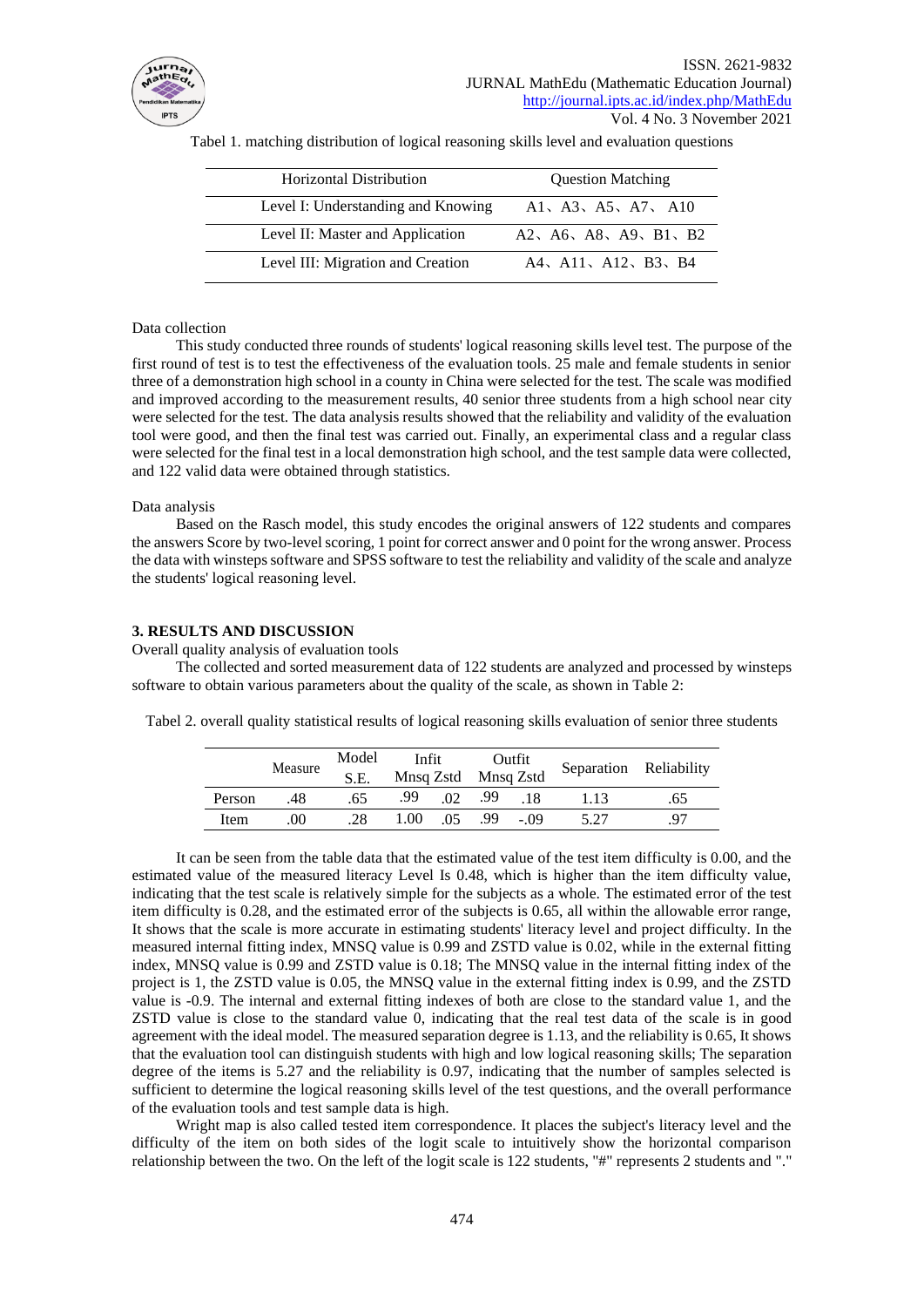

represents 1 student; on the right are 12 multiple-choice questions and 4 blank filling questions of the test scale. Looking from bottom to top on the logit scale, the higher the top represents the stronger the ability of the students distributed on the left, and the more difficult the questions distributed on the right. It can be seen from Figure 1 that the average difficulty m of measuring the test questions is equal to 0, and the average literacy level of the tested is between 0.4 and 0.5, the overall logical reasoning skills level of students is higher than the difficulty value of the test questions. The 16 test questions are widely distributed and relatively evenly distributed from the distribution of measurement test questions. Apart from the simple test question A1, which is lower than the lowest level of students' literacy, the test questions of the evaluation tool cover the students' logical reasoning skills level. The distribution of students' literacy level is relatively concentrated and uniform, and most students' logical reasoning skills Level Is about 0.5, indicating that the tested samples are representative.



Figure 1. correspondence between the difficulty of test questions and students' logical reasoning skill

Quality analysis of tool test questions

It can be seen from Table 3 that the difficulty range of the 16 test questions is -2.95 to 2.91. The difficulty range of the test questions is widely distributed and can measure students with different logical reasoning literacy levels. The difficulty of the top-down questions is getting lower and lower, the fourth question of the blank filling question is more difficult, and the first question of the multiple-choice question is too simple. The model standard error of the difficulty value estimation of each question is between 0.20 to 0.41, Except that the standard error of question A1 exceeds 0.4, the errors of other questions are within 0.30, indicating that the measured difficulty value of the question is close to the real value and the data reliability is high. The internal fitting index MNSQ value of the question is between 0.90 to 1.19, and the ZSTD value is between -1.54 to 1.35 except that B2 is 2.17; The MNSQ value of the external fitting index is between 0.22 and 1.20 except that A12 is 2.42, and the ZSTD value is between -1.66 and 1.71 except that A12 is 3.01, which is basically within the required fitting range. However, the MNSQ value of the internal and external fitting index is better between 0.7 and 1.3, and the ZSTD value is better between - 2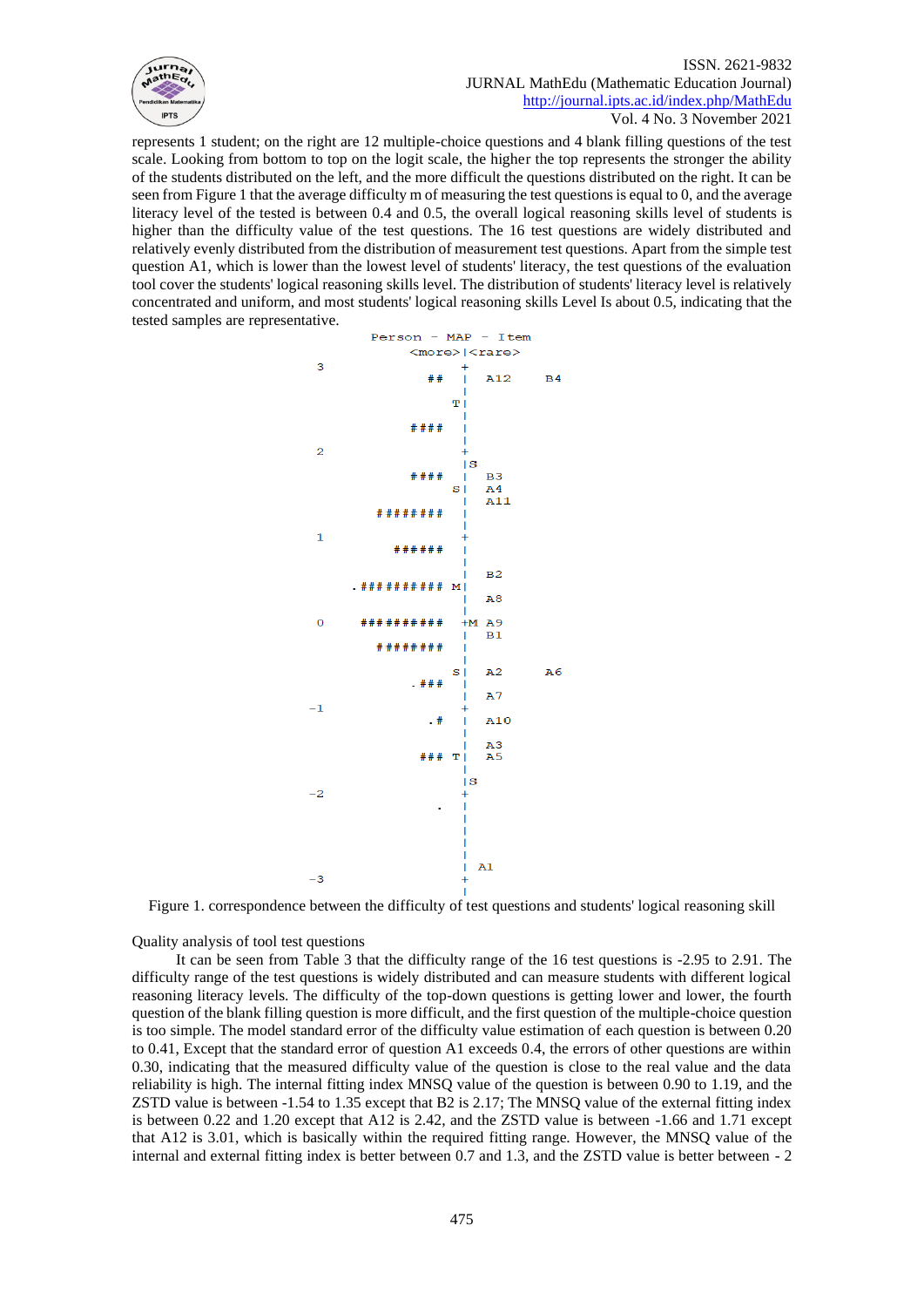

and  $+2$  (Saidi & Siew, 2019). This shows that the fitting degree between topics A12 and B2 and the data is not good. This is mainly caused by some students' incorrect attitudes towards answering test questions. Except A12, the correlation coefficient of other questions ranges from 0.3 to 0.6, indicating that the test scale has good discrimination ability and can really measure the level of students' logical reasoning literacy (Ahmad & Siew, 2021).

| <b>MEASURE</b><br><b>ITEM</b> |         | <b>MODEL</b> | <b>INFIT</b> |             | <b>OUTFIT</b> |             | <b>PTMEA</b> |
|-------------------------------|---------|--------------|--------------|-------------|---------------|-------------|--------------|
|                               |         | S.E.         | <b>MNSO</b>  | <b>ZSTD</b> | <b>MNSO</b>   | <b>ZSTD</b> |              |
| <b>B</b> 4                    | 2.91    | .30          | .98          | $-.05$      | .99           | .10         | .31          |
| A12                           | 2.82    | .29          | 1.19         | .99         | 2.42          | 2.01        | .17          |
| B <sub>3</sub>                | 1.67    | .22          | 1.03         | .34         | 1.11          | .67         | .37          |
| A4                            | 1.53    | .22          | .95          | -.42        | .89           | $-.60$      | .45          |
| A11                           | 1.39    | .21          | 1.09         | .90         | 1.07          | .51         | .34          |
| B <sub>2</sub>                | .51     | .20          | 1.17         | 2.17        | 1.19          | 1.71        | .28          |
| A8                            | .22     | .20          | .90          | $-1.43$     | .85           | $-1.42$     | .52          |
| A9                            | $-.06$  | .20          | .88          | $-1.54$     | .80           | $-1.66$     | .52          |
| B1                            | $-.10$  | .20          | 1.11         | 1.35        | 1.08          | .68         | .32          |
| A2                            | $-.54$  | .21          | .92          | $-.82$      | .80           | $-1.26$     | .48          |
| A6                            | $-.59$  | .22          | .91          | $-.90$      | .77           | $-1.38$     | .48          |
| A7                            | $-.83$  | .23          | 1.00         | .07         | 1.20          | 1.00        | .34          |
| A10                           | $-1.10$ | .24          | 1.00         | .06         | .79           | $-.88$      | .39          |
| A <sub>3</sub>                | $-1.40$ | .26          | 1.02         | .15         | .93           | $-.17$      | .32          |
| A5                            | $-1.61$ | .27          | .93          | $-.37$      | .67           | $-1.06$     | .40          |
| A1                            | $-2.95$ | .41          | .97          | .29         | .22           | $-.71$      | .18          |

Tabel 3. parameter statistics of all test questions in the evaluation tool

Through the overall quality analysis of evaluation tools and the quality analysis of tool test questions, the results show that the evaluation tool in this study has good reliability and validity, that is, the test tool can accurately and effectively evaluate the level of logical reasoning literacy of junior and senior three students.

#### Analysis of students' logical reasoning skills

The average difficulty of the test questions and the number of people at each level of logical reasoning literacy are shown in Table 4. The difficulty range of Level I is -2.95 to -0.83, and the average value is -1.578; the difficulty range of Level II is -0.59 to 0.51, and the average value is -0.093; the difficulty range of Level III is 1.39 to 2.91, and the average value is 2.064. That is, when the student's ability value is lower than -1.578, the student's logical reasoning literacy does not reach Level I, and when the student's ability value is between -1.578 to -0.093, the student's logical reasoning literacy reaches Level I; When the students' ability value is between -0.093 and 2.064, the students' logical reasoning literacy reaches Level II; When the student's ability value is higher than 2.064, the student's logical reasoning literacy reaches Level III. From the proportion of each level of literacy, senior three students' overall logical reasoning literacy is in Level II, 10% of the students' logical reasoning literacy reaches Level III, and a small part of the students' literacy is relatively low. However, the level of students' logical reasoning literacy is still relatively high on the whole. This may be related to the selected school. The school is a demonstration high school in a thirdtier city with a relatively developed economic level, so the educational facilities, equipment and teacher resources are relatively good, and the students' learning conditions are excellent, The resources and conditions have opened up students' horizons and thinking to a certain extent, making students receive higher education quality and remarkable learning effect.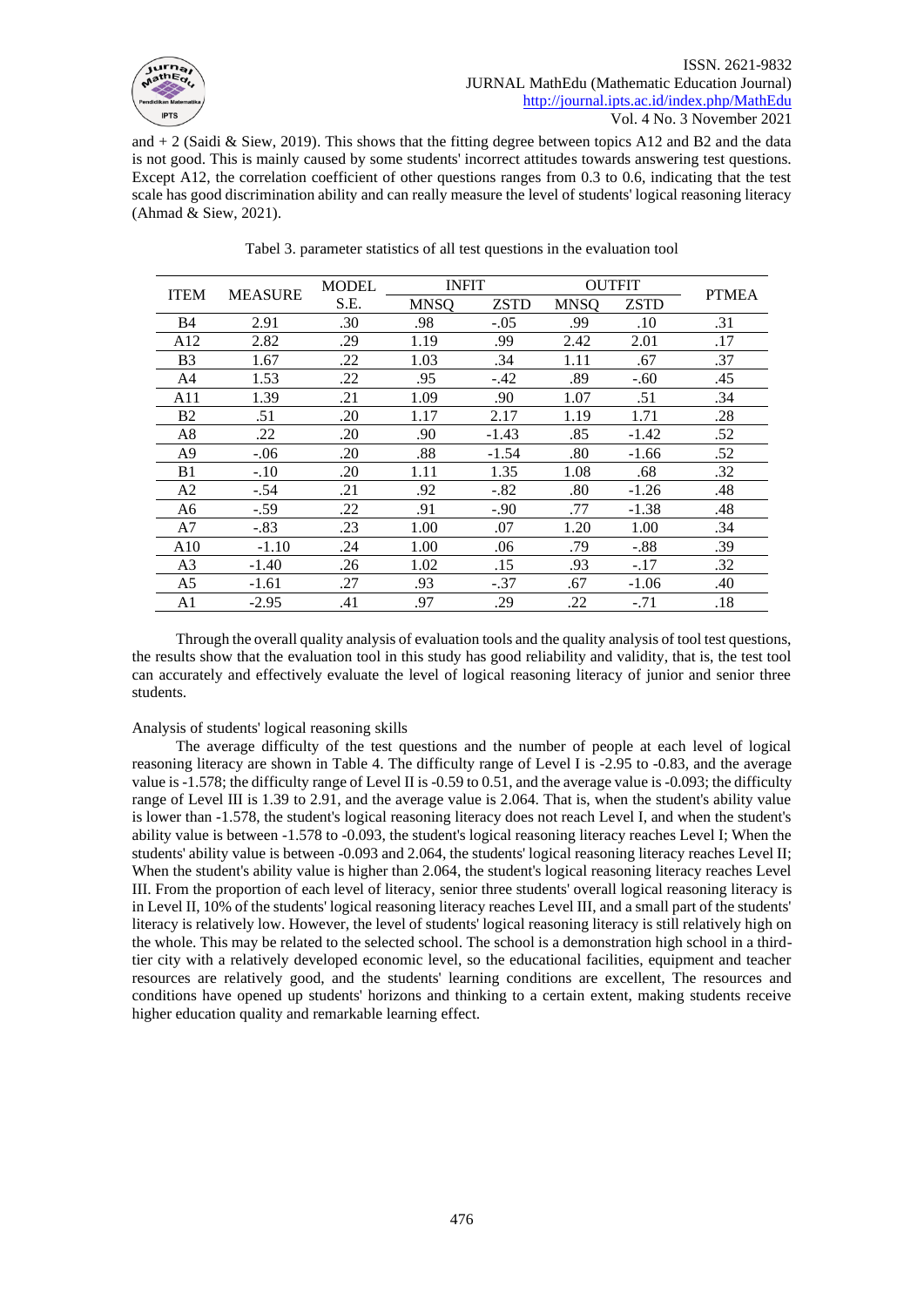![](_page_5_Picture_0.jpeg)

Tabel 4. average difficulty of test questions at all levels of logical reasoning skills and proportion of people

| Literacy<br>Level | Corresponding Questions                                                             | Average<br>Difficulty | Proportion<br><b>Number</b> |
|-------------------|-------------------------------------------------------------------------------------|-----------------------|-----------------------------|
| Level I           | A <sub>1</sub> , A <sub>3</sub> , A <sub>5</sub> , A <sub>7</sub> , A <sub>10</sub> | $-1.578$              | $32(26\%)$                  |
| Level II          | A2, A6, A8, A9                                                                      | 0.093                 | $77(63\%)$                  |
|                   | $B1 \cdot B2$                                                                       |                       |                             |
| Level III         | A4, A11, A12, B3,                                                                   | 2.064                 | $12(10\%)$                  |
|                   | B4                                                                                  |                       |                             |

Note: one student's ability value is between - 2.2 to - 2.1, which is lower than the literacy

Level I

Table 5 shows the distribution of students' logical reasoning literacy between the experimental class and the ordinary class. Most of the students in the experimental class have logical reasoning literacy at Level II or above, which shows that the students in the experimental class are at a relatively high level as a whole, and the distribution is relatively concentrated. While the logical reasoning literacy of students in the ordinary class accounts for 42% at Level I and 52.9% at Level II, It shows that the literacy level of ordinary class students is concentrated in Level I and Level II, and the overall literacy of the class still has much room to improve. In conclusion, it shows that the logical reasoning literacy of experimental class students is significantly different from that of ordinary class students, and the level of logical reasoning literacy is relatively low. This may be caused by the differences in students' knowledge base in different classes and the differences in class modes. Generally, the experimental class is composed of students with better academic performance than the ordinary class. Their knowledge base is relatively solid. They are less affected by the restriction of knowledge reserve in logical reasoning; In addition, the classroom teaching of the ordinary class generally emphasizes the memory of knowledge points and does not have high requirements for understanding and proof. The experimental class pays more attention to allowing students to think independently and driving students to explore and discover through problems. Students' logical reasoning ability has been developed and trained to a certain extent in this learning process.

|                       | Total<br>Mumber | Lower than<br>Literacy Level | Literacy<br>Level | Literacy<br>Level | Literacy<br>Level<br>Ш |
|-----------------------|-----------------|------------------------------|-------------------|-------------------|------------------------|
| Experimental<br>Class | $54(100\%)$     | $0(0\%)$                     | $3(5.6\%)$        | $41(75.9\%)$      | $10(18.5\%)$           |
| <b>Ordinary Class</b> | 68 $(100\%)$    | $1(1.5\%)$                   | $29(42.6\%)$      | $36(52.9\%)$      | $2(2.9\%)$             |

Tabel 5. number and proportion of students with different literacy levels in different classes

Table 6 shows the distribution of male' and female' logical reasoning literacy levels. From the table data, it can be seen that the distribution of male' logical reasoning literacy levels is symmetrical and concentrated in Level II; There is little difference between Level I and Level III, but there is a certain proportion, indicating that the level of male' logical reasoning literacy is polarized. While female' logical reasoning literacy accounts for a large proportion in Level I and Level II, only 6.8% of female are at Level III, and one girl's logical reasoning literacy is lower than Level I, It shows that the overall logical reasoning literacy of female is at a relatively low Level I and Level II, female' logical reasoning literacy will be limited after reaching a certain level, It is difficult to break through to the third level.. Combined with the previous analysis and the characteristics that the proportion of male in Level II and Level III is more significant than that of female, it can be seen that male students have a greater advantage than female students in logical reasoning ability, and the overall level of male is higher than that of female. This may be related to the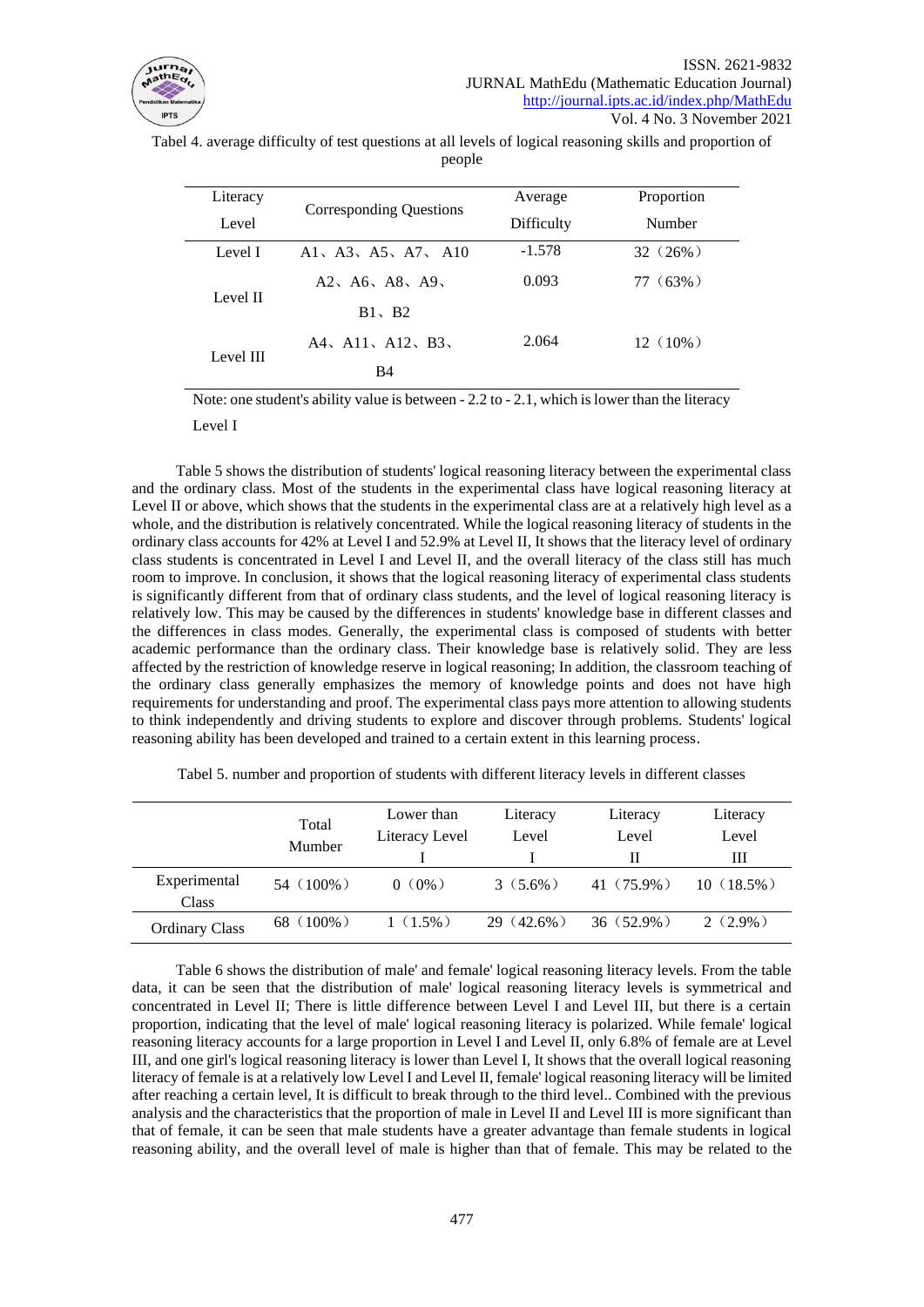![](_page_6_Picture_0.jpeg)

personality traits between men and women, the structure of left and right brain and the degree of development. Although the differences between men and women in physiological structure lead to the differences in the level of logical reasoning literacy between men and women, schools and teachers can not ignore the impact of education on the development of logical reasoning ability, so there should be no gender discrimination in the study of Arts and Sciences.

|      | Total               | Lower than<br>Literacy Level I |              | Literacy Level Literacy Level Literacy Level | Ш           |
|------|---------------------|--------------------------------|--------------|----------------------------------------------|-------------|
| Male | 63 $(100\%)$        | $0(0\%)$                       | $11(17.5\%)$ | 44 (69.8%)                                   | $8(12.7\%)$ |
|      | Female $59 (100\%)$ | $1(1.7\%)$                     | 21 (35.6%)   | 33 (55.9%)                                   | $4(6.8\%)$  |

Table 6. number and proportion of students of different gender and literacy levels

# **4. CONCLUSION**

Although the logical reasoning literacy evaluation tool used this time has good identification ability and can accurately measure students at different levels of reasoning ability, it can be seen from the white chart that the upper difficult test questions in the evaluation tool span a large range and lack test questions matching the ability of upper middle school students, so that the reasoning ability value of each student can not be measured more finely, Some test questions should be added before the subsequent evaluation research using the tool. The original low and medium difficulty test questions and high-energy difficulty test questions can be transformed and split. The low and medium difficulty test questions are increased by 1-2 difficulty levels respectively, and the high difficulty test questions are disassembled into 1-2 medium and high difficulty questions, so as to refine the measurement unit of the evaluation tool, Enhance the consistency between the evaluation tools and students' literacy level, and improve the accuracy of measurement results. In addition, although this study understands that basic knowledge, teaching mode and gender differences are the factors causing different levels of students' logical reasoning ability, there should also be undiscovered key influencing factors. The follow-up evaluation research can be carried out from the perspectives of different economic levels, regions, stages and grades, family income and parental education, Carry out comparative research on students' logical reasoning literacy level under different factors, and explore the factors affecting the development of students' logical reasoning literacy level. Finally, although through evaluation and quantitative research, we can understand the level of students' logical reasoning literacy under different conditions and backgrounds, and find some laws and phenomena, However, there is insufficient explanation for the causes of the phenomenon and the strategies and ways to eliminate the adverse phenomenon, so the follow-up needs to pay attention to qualitative research. For example, combined with the latest research results of brain neuroscience, it reveals the scientific reasons for the significant differences in the level of logical reasoning literacy between different sexes.

# **5. ACKNOWLEDGMENTS**

I would like to thank Guangxi Normal University. Research on the consistency between the mathematics test and the curriculum standard of the college entrance examination under the core literacy perspective (Innovation Project of Guangxi Graduate Education 2021, NO.YCSW2021102).

# **6. REFERENCES**

- Ahmad, J., & Siew, N. M. (2021). Curiosity towards stem education: A questionnaire for primary school students. *Journal of Baltic Science Education*, *20*(2), 289–304. https://doi.org/10.33225/jbse/21.20.289
- Ayuningtyas, W., Mardiyana, & Pramudya, I. (2019). Students' responses to the test instruments on geometry reasoning ability in senior high school. *Journal of Physics: Conference Series*, *1265*(1). https://doi.org/10.1088/1742-6596/1265/1/012015
- Bayazit, I. (2013). Quality of the Tasks in the New Turkish Elementary Mathematics Textbooks: the Case of Proportional Reasoning. *International Journal of Science and Mathematics Education*, *11*(3), 651– 682. https://doi.org/10.1007/s10763-012-9358-8
- Bernard, M., & Chotimah, S. (2018). Improve student mathematical reasoning ability with open-ended approach using VBA for powerpoint. *AIP Conference Proceedings*, *2014*(September).